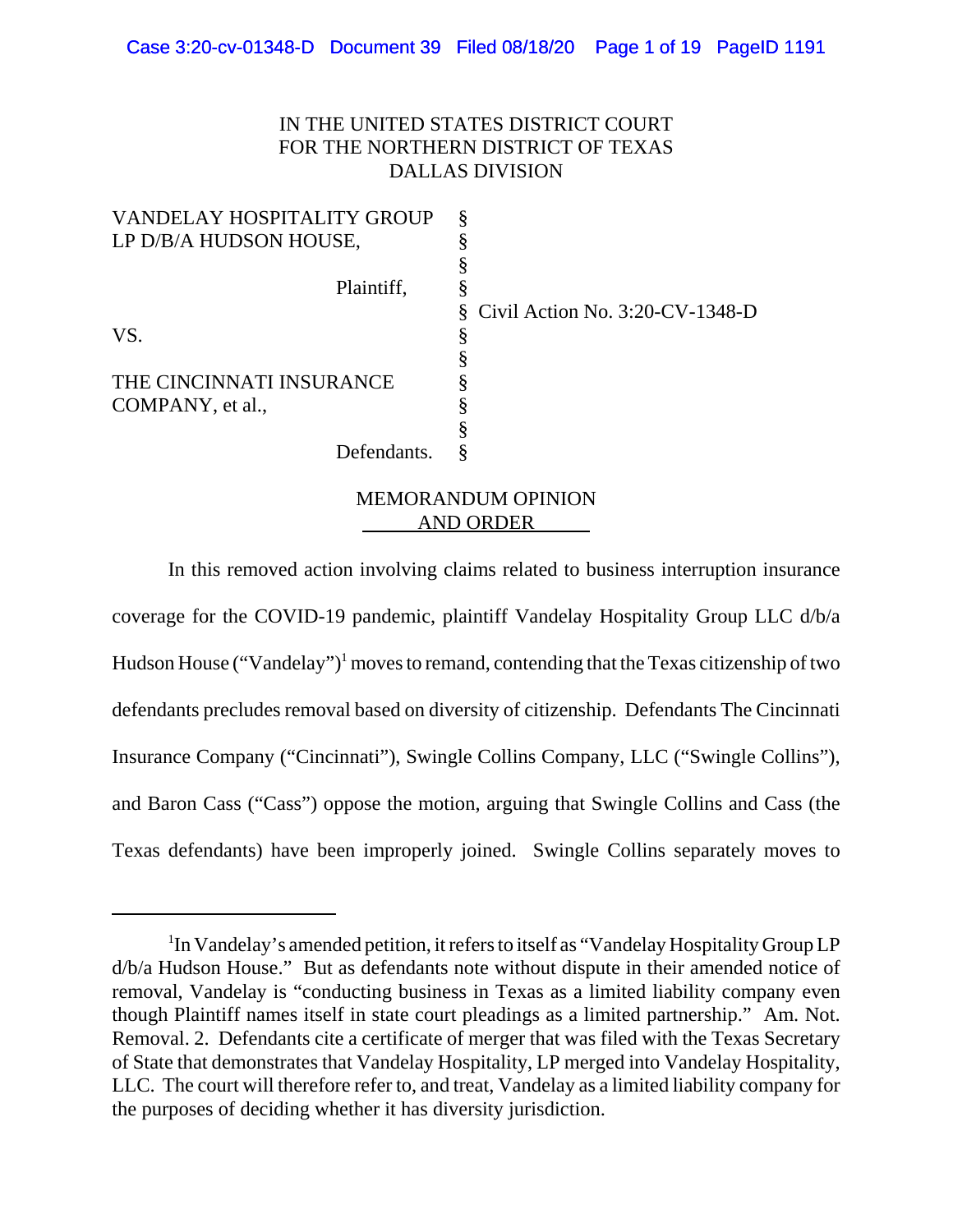dismiss under Fed. R. Civ. P. 12(b)(6) for failure to state a claim on which relief can be granted. For the reasons that follow, the court denies Vandelay's motion to remand and grants Swingle Collins' motion to dismiss.

I

Vandelay purchased a commercial property insurance policy ("Policy") from Cincinnati through Swingle Collins, its registered insurance broker. The Policy—an "all risk" policy—purports to insure three of Vandelay's restaurants. The Policy allegedly provides broad coverage for losses, including direct physical loss and those incurred due to business interruptions, for the period July 6, 2019 through July 6, 2020.

On March 12, 2020 the Governor of the State of Texas declared a state of disaster due to the COVID-19 pandemic. The same day, the County Judge of Dallas County issued an order declaring a state of local disaster. The County Judge's order was amended on March 16, 2020 to prevent the spread of COVID-19 in Dallas, prohibited access to any premises operated as dine-in restaurants, and solely permitted take-out dining services. On March 17, 2020 Vandelay announced that it would close all three restaurants until authorities determined that the danger from COVID-19 had passed. The same day, Vandelay provided a notice of claim under the Policy to Cincinnati's agent through Swingle Collins. On March 23, 2020 Cincinnati's agent submitted a reservation of rights letter to Vandelay, indicating that the COVID-19 pandemic, without more, would not constitute direct physical loss or damage to property sufficient to trigger coverage under the Policy.

Vandelay sued Cincinnati and Cass on April 23, 2020 in state court, alleging claims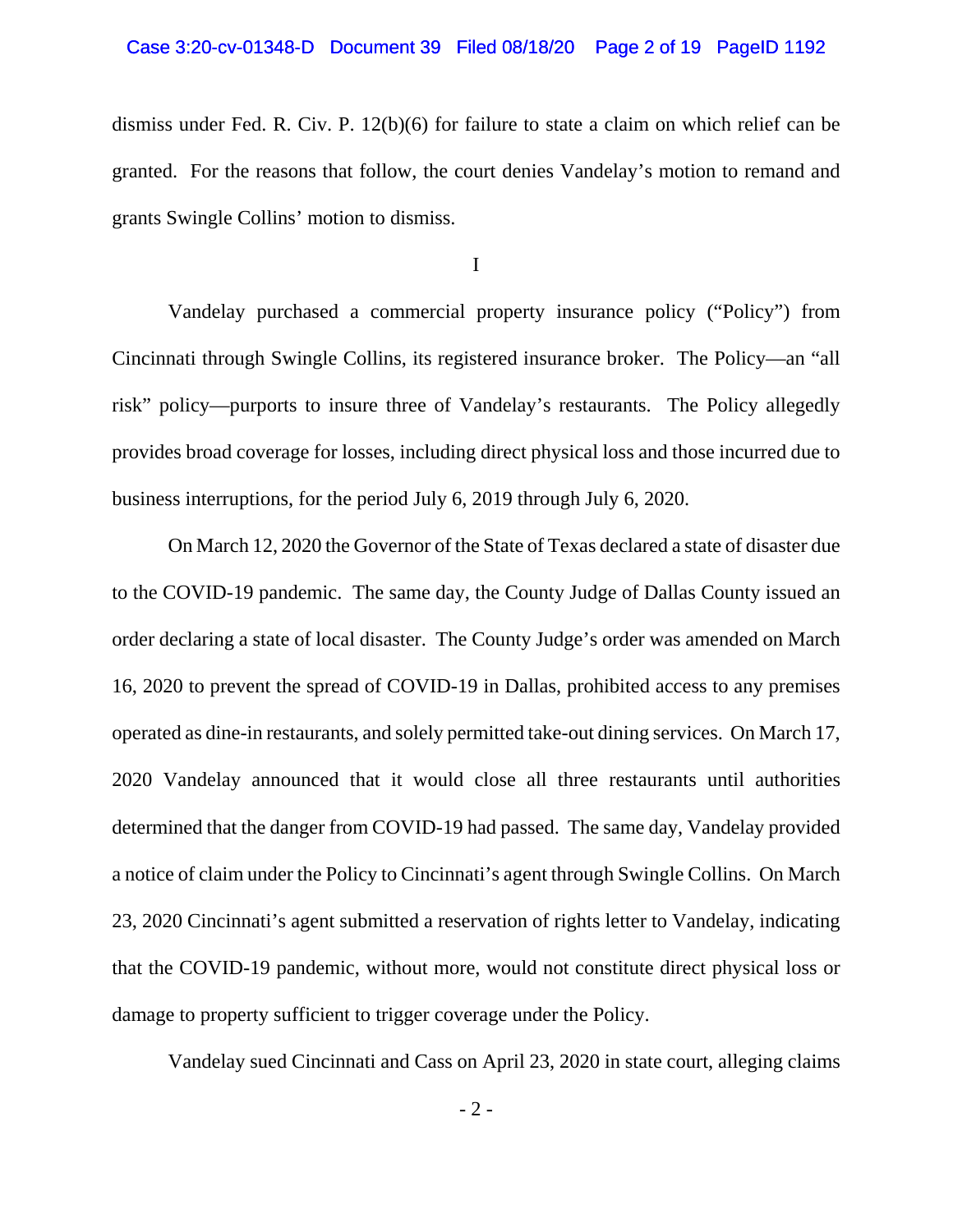### Case 3:20-cv-01348-D Document 39 Filed 08/18/20 Page 3 of 19 PageID 1193

for, *inter alia*, breach of contract, and seeking a declaratory judgment that the Policy covers the claimed losses. On May 21, 2020 Vandelay amended its petition to join Swingle Collins, an insurance broker and Cass's employer, as a defendant. In the first amended petition, Vandelay brings an alternative claim against Swingle Collins for negligent misrepresentation. Vandelay alleges that "should this Court find that the Policy does not cover Vandelay's claims, Vandelay alleges that [Swingle Collins] negligently misrepresented that the subject Policy would cover the sort of loss that Vandelay has incurred. <sup>"</sup> Am. Pet. 190. The amended petition also alleges in a footnote that all "Defendants are . . . proper parties to this declaratory judgment action because all the Defendants could be impacted by a determination that the Policy sold to Plaintiff does not in fact provide the coverages . . . Plaintiff sought." *Id.* at  $\P$  53 n.2.

Vandelay is limited liability company whose three members are all Texas citizens and is therefore a Texas citizen. Cincinnati is an Ohio corporation with its principal place of business in Ohio and is therefore an Ohio citizen. Swingle Collins is a limited liability company with a single member (Frank Swingle), who is a Texas citizen, and is therefore a Texas citizen. Cass is a Texas citizen based on his Texas citizenship.

On May 26, 2020 Cincinnati, with the consent of Cass, removed the case to this court based on diversity of citizenship, contending that Cass was fraudulently (i.e., improperly) joined. Vandelay did not serve Swingle Collins with the amended petition until May 29, 2020. On June 12, 2020 Swingle Collins filed the instant Rule 12(b)(6) motion to dismiss for failure to state a claim. Four days later, Vandelay filed the instant motion to remand,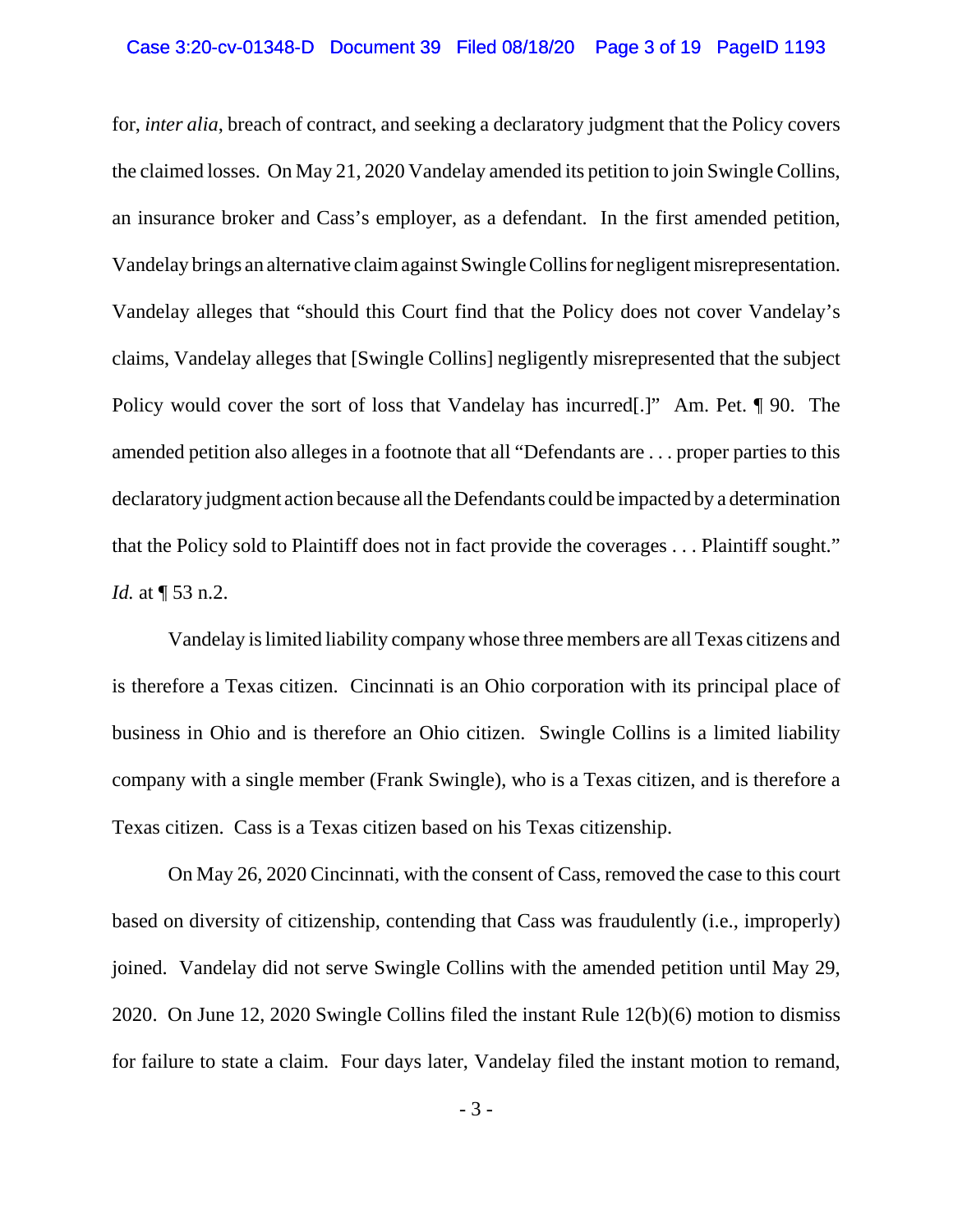contending that because Swingle Collins and Cass are both Texas citizens, the parties are not completely diverse and the court lacks subject matter jurisdiction. Both motions are now ripe for consideration.<sup>2</sup>

II

For a case to be removed based on diversity jurisdiction, "all persons on one side of the controversy [must] be citizens of different states than all persons on the other side." *Harvey v. Grey Wolf Drilling Co.*, 542 F.3d 1077, 1079 (5th Cir. 2008) (quoting *McLaughlin v. Miss. Power Co.*, 376 F.3d 344, 353 (5th Cir. 2004)). This means that no plaintiff can be a citizen of the same state as even one defendant. Moreover, under 28 U.S.C. § 1441(b), a case cannot be removed based on diversity jurisdiction if any properly-joined defendant is a citizen of the state in which the action is brought (here, Texas).

The doctrine of improper joinder is a narrow exception to the rule of complete diversity, and it "entitle[s] a defendant to remove to a federal forum unless an in-state defendant has been 'properly joined.'" *Smallwood v. Ill. Cent. R.R. Co.*, 385 F.3d 568, 573 (5th Cir. 2004) (en banc); *see also Meritt Buffalo Events Ctr., LLC v. Cent. Mut. Ins. Co.*, 2016 WL 931217, at \*2 (N.D. Tex. Mar. 11, 2016) (Fitzwater, J.). The doctrine allows federal courts to defend against attempts to manipulate their jurisdiction, such as by joining nondiverse parties solely to deprive federal courts of diversity jurisdiction. *See Smallwood*, 385 F.3d at 576. Because "the effect of removal is to deprive the state court of an action

<sup>&</sup>lt;sup>2</sup>The court denies Cincinnati's August 7, 2020 motion for leave to file a surreply.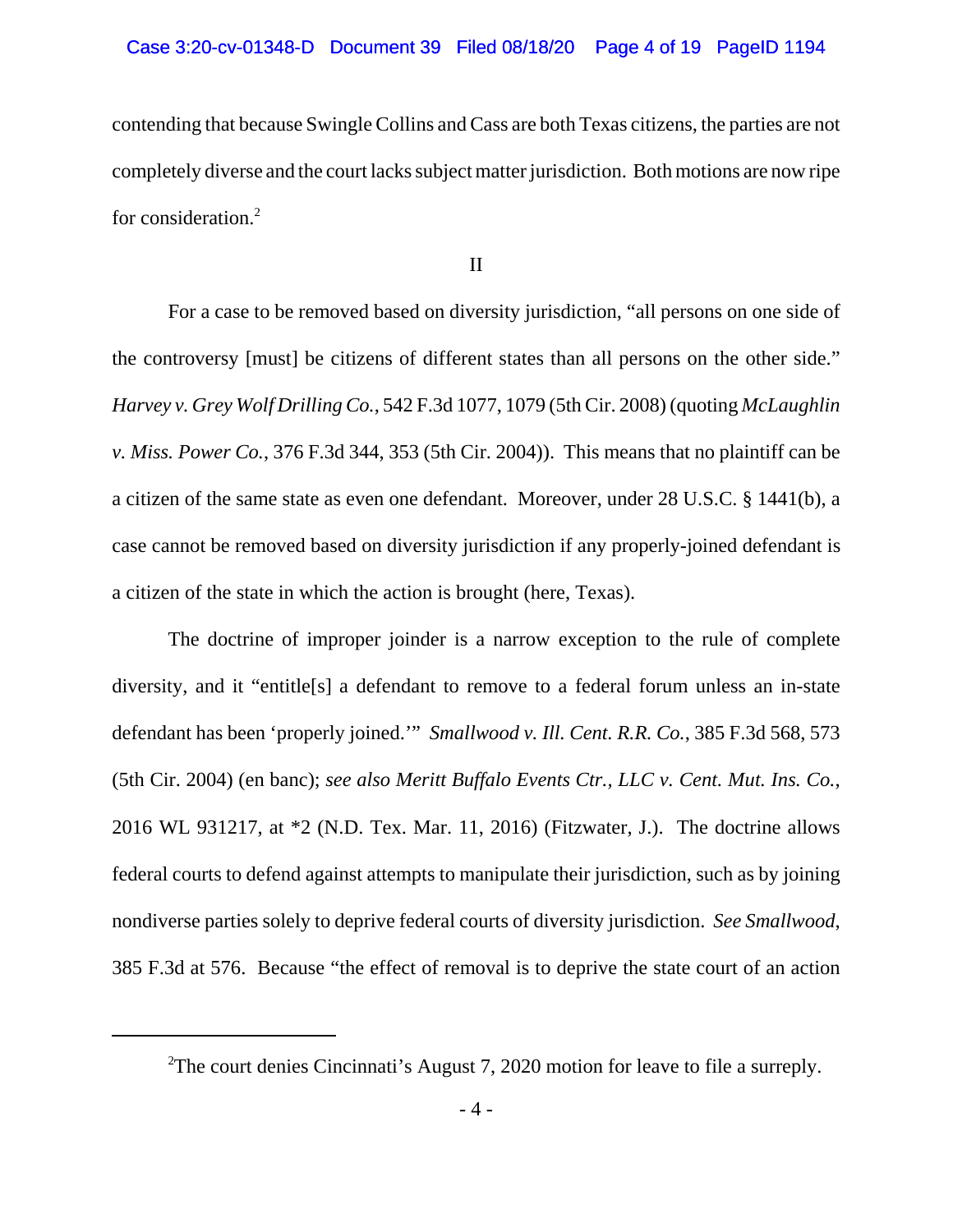#### Case 3:20-cv-01348-D Document 39 Filed 08/18/20 Page 5 of 19 PageID 1195

properly before it, removal raises significant federalism concerns." *Gasch v. Hartford Accident & Indem. Co.*, 491 F.3d 278, 281 (5th Cir. 2007) (quoting *Carpenter v. Wichita Falls Indep. Sch. Dist.*, 44 F.3d 362, 365-66 (5th Cir. 1995)). Therefore, the removal statute is strictly construed, with "any doubt about the propriety of removal [being] resolved in favor of remand." *Id.* at 281-82. In determining whether a party was improperly joined, the court "resolve[s] all contested factual issues and ambiguities of state law in favor of the plaintiff." *Id.* at 281. The party seeking removal bears a heavy burden to prove improper joinder. *Smallwood*, 385 F.3d at 574.

Improper joinder is established by showing that there was either actual fraud in the pleading of jurisdictional facts or that the plaintiff is unable to establish a cause of action against the nondiverse defendant in state court. *Parsons v. Baylor Health Care Sys.*, 2012 WL 5844188, at \*2 (N.D. Tex. Nov. 19, 2012) (Fitzwater, C.J.) (citing *Smallwood*, 385 F.3d at 573). Under the second alternative—the one at issue here—the test for improper joinder is "whether the defendant has demonstrated that there is no possibility of recovery by the plaintiff against an in-state defendant, which stated differently means that there is no reasonable basis for the district court to predict that the plaintiff might be able to recover against an in-state defendant." *Smallwood*, 385 F.3d at 573; *see also Travis v. Irby*, 326 F.3d 644, 648 (5th Cir. 2003) (explaining that terms "no possibility" of recovery and "reasonable basis" for recovery have essentially identical meaning, and holding that pleadings must show more than "any mere theoretical possibility of recovery" (emphasis omitted)). To assess "whether a plaintiff has a reasonable basis of recovery under state law,"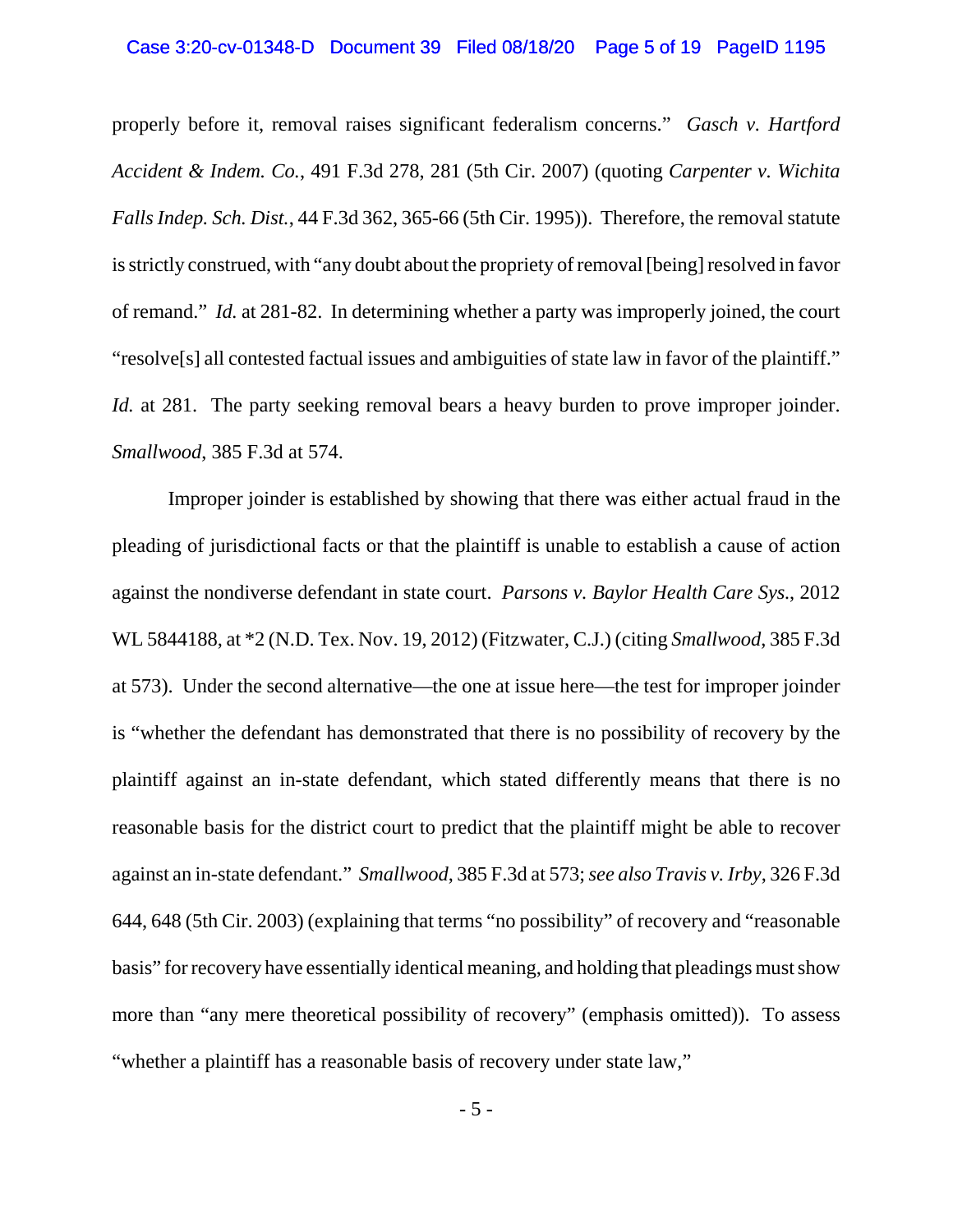[t]he court may conduct a Rule  $12(b)(6)$ -type analysis, looking initially at the allegations of the complaint to determine whether the complaint states a claim under state law against the in-state defendant. Ordinarily, if a plaintiff can survive a Rule 12(b)(6) challenge, there is no improper joinder. That said, there are cases, hopefully few in number, in which a plaintiff has stated a claim, but has misstated or omitted discrete facts that would determine the propriety of joinder. In such cases, the district court may, in its discretion, pierce the pleadings and conduct a summary inquiry.

#### *Smallwood*, 385 F.3d at 573 (footnotes omitted).

When deciding whether a defendant has been improperly joined, a federal district court must apply the federal pleading standard. *See Int'l Energy Ventures Mgmt., L.L.C. v. United Energy Grp., Ltd.*, 818 F.3d 193, 207-08 (5th Cir. 2016) (on rehearing). This standard requires the plaintiff to plead enough facts "to state a claim to relief that is plausible on its face." *Bell Atl. Corp. v. Twombly*, 550 U.S. 544, 570 (2007). "A claim has facial plausibility when the plaintiff pleads factual content that allows the court to draw the reasonable inference that the defendant is liable for the misconduct alleged." *Ashcroft v. Iqbal*, 556 U.S. 662, 678 (2009). "The plausibility standard is not akin to a 'probability requirement,' but it asks for more than a sheer possibility that a defendant has acted unlawfully." *Id.*; *see also Twombly*, 550 U.S. at 555 ("Factual allegations must be enough to raise a right to relief above the speculative level[.]"). "[W]here the well-pleaded facts do not permit the court to infer more than the mere possibility of misconduct, the complaint has alleged—but it has not 'shown'—'that the pleader is entitled to relief.'" *Iqbal*, 566 U.S. at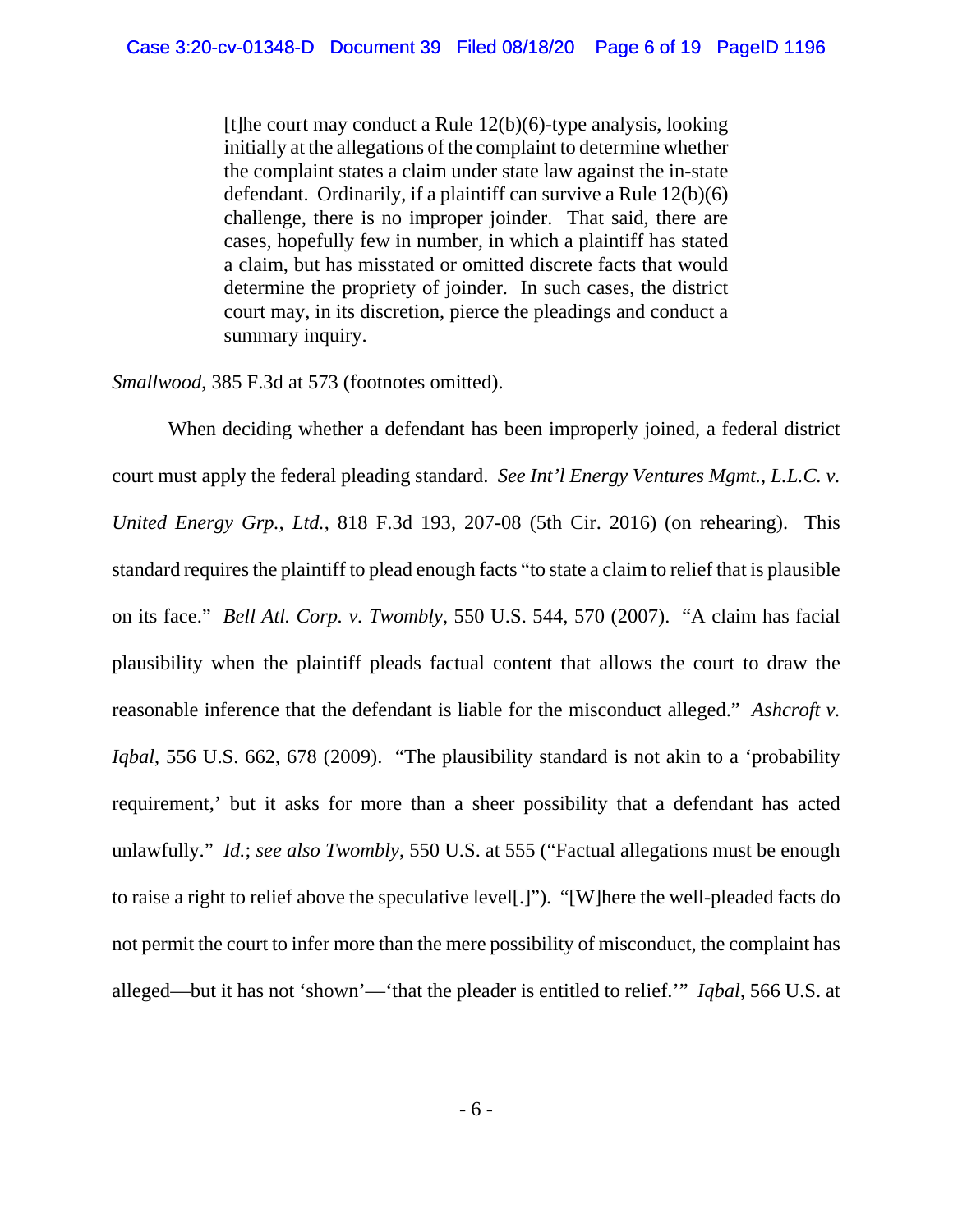679 (brackets omitted) (quoting Rule 8(a)(2)). Furthermore, under Rule 8(a)(2),<sup>3</sup> a pleading must contain "a short and plain statement of the claim showing that the pleader is entitled to relief." Although "the pleading standard Rule 8 announces does not require 'detailed factual allegations,'" it demands more than "labels and conclusions." *Iqbal*, 566 U.S. at 678 (quoting *Twombly*, 550 U.S. at 555). And "a formulaic recitation of the elements of a cause of action will not do." *Id.* (quoting *Twombly*, 550 U.S. at 555).

## III

The court now turns to the question whether the two in-state defendants have been improperly joined.

### A

Vandelay contends that, "[e]ven assuming Cincinnati met its burden" to demonstrate improper joinder "[as] to Cass, this matter must be remanded because Cincinnati did not make any allegation as to [Swingle Collins] and its citizenship" in its notice of removal. P. Br. 1. In Vandelay's view, it has stated valid claims against Swingle Collins for declaratory judgment and negligent misrepresentation.

Defendants respond that the joinder of Swingle Collins as a defendant does not defeat

 $3$ To the extent there is a dispute about whether Rule 8(a) or Rule 9(b) governs the pleading standard in this case, the court concludes that Rule 8(a) controls. "Rule 9(b) applies to negligent misrepresentation claims only when the plaintiff fails to distinguish negligent misrepresentation claims from fraud claims. . . . Here, Plaintiff has not alleged a fraud claim. Therefore, the heightened pleading standard of Rule 9(b) does not apply." *Tex. Spine & Joint Hosp., Ltd. v. Blue Cross & Blue Shield of Tex.*, 2015 WL 13649419, at \*3 (E.D. Tex. May 28, 2015).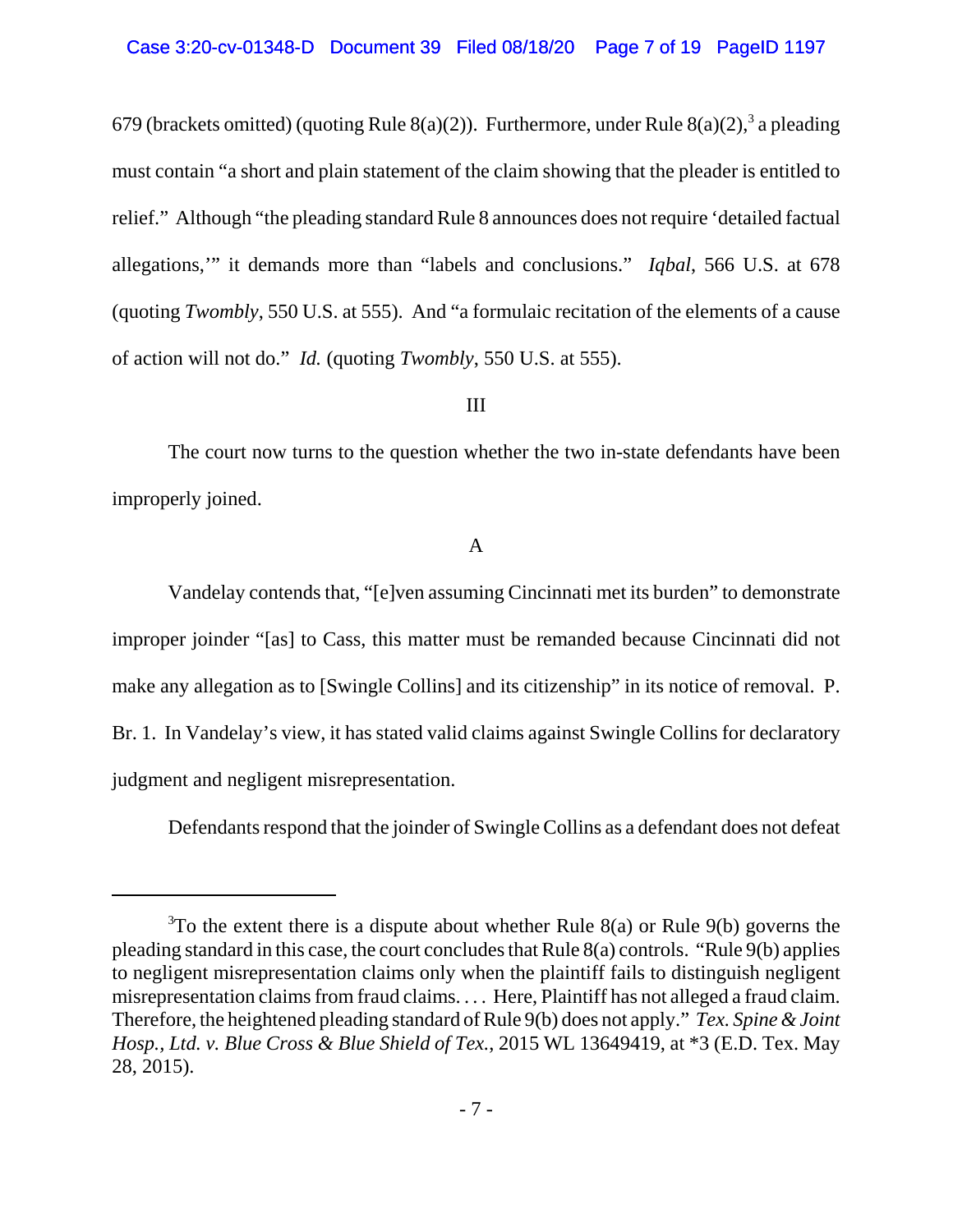diversity jurisdiction because Swingle Collins "was not served with the Amended [Petition] at the time of removal on May 26, 2020," thus precluding the court from considering Swingle Collins' citizenship for purposes of "determining remand." Ds. Resp. 8. Defendants contend that, if the court does consider the allegations against Swingle Collins when deciding the motion to remand, Vandelay has failed to state a claim for negligent misrepresentation because it "does not identify any misrepresentations made by Swingle Collins or its agents regarding the scope of coverage of the subject Policy." *Id.* at 12. Defendants also refer to Swingle's Rule 12(b)(6) motion to dismiss and assert that, for the reasons stated in that motion (i.e., that Vandelay's claim is barred by the economic loss rule), Swingle Collins has been improperly joined. *Id.* at 2. As to both Swingle Collins and Cass, defendants maintain that Vandelay's declaratory judgment claim is "unavailable" because it "is duplicative of the determination of the parties' respective rights . . . under the Policy under the breach of contract claim[.]" *Id.* at 11.

Vandelay replies that "[d]iversity jurisdiction is determined by the face of the complaint, not by which defendants have been served." P. Reply 6. And in Vandelay's response to Swingle Collins' motion to dismiss, it posits that "the economic loss rule is inapplicable" because Swingle Collins owes it a duty of reasonable care and because Vandelay suffered an injury independent of those recoverable under a breach of contract claim. P. Resp. 11. Vandelay maintains that, because "Swingle Collins and Cass customarily sold similar all-risk insurance Policies to other customers, . . . they are proper parties in this declaratory judgment action." *Id.* at 7.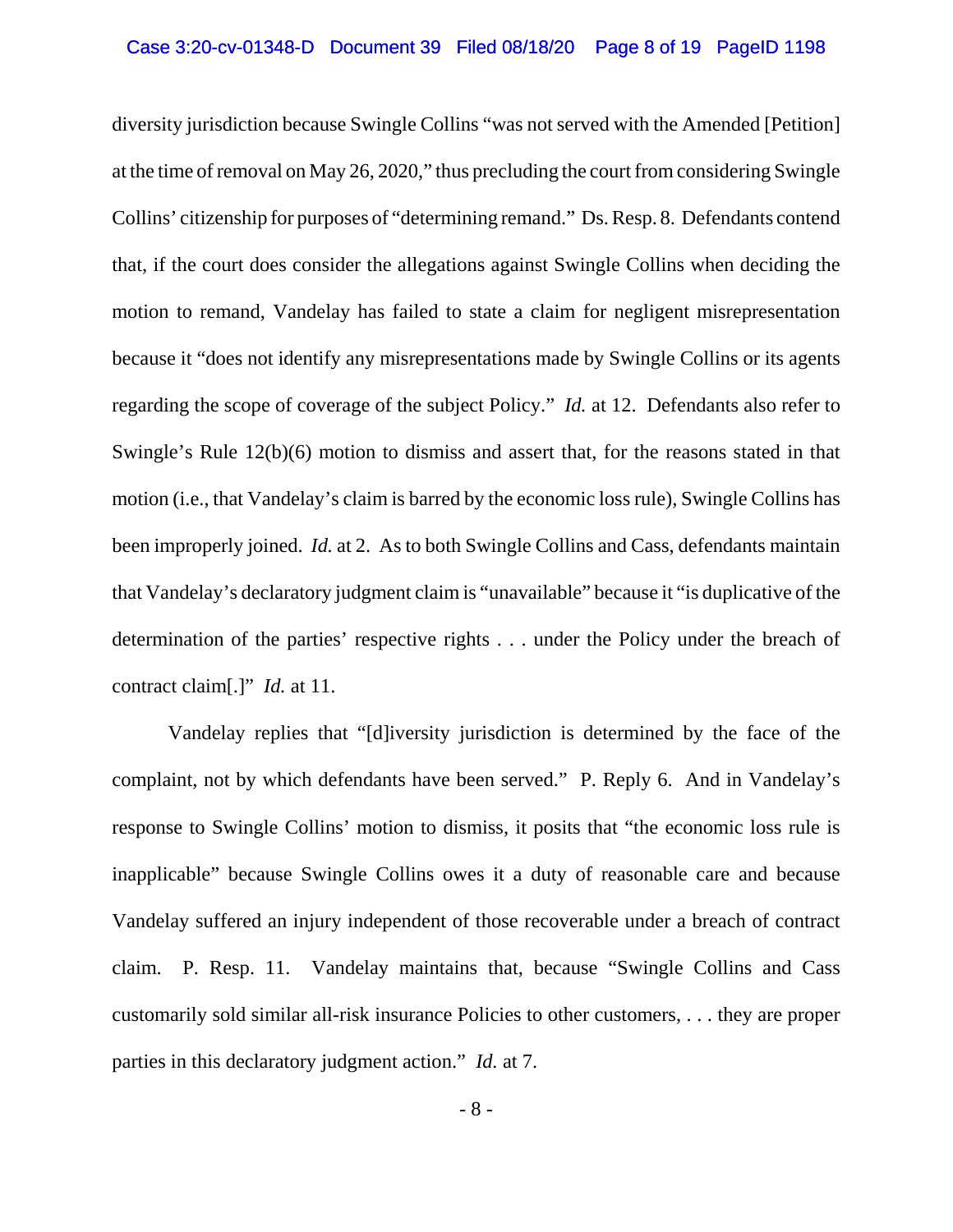B

As a preliminary matter, the court concludes that, contrary to Vandelay's assertions, defendants' failure to raise improper joinder as to Swingle Collins in the notice of removal does not "waive" the argument. *See Pharos Cap. Grp., LLC v. Nutmeg Ins. Co.*, 999 F.Supp.2d 947, 953 (N.D. Tex. 2014) (Boyle, J.) ("This Court has previously allowed a defendant to argue for the first time in its response to a motion to remand that diversity existed because the non-diverse party was not a real party in interest." (citing *Lone Star Fund IV (US) LP v. Lee*, 2010 WL 1790392, at \*3 (N.D. Tex. May 5, 2010) (Boyle, J.))). "Accordingly, even though it was brought up for the first time in its response to the Motion to Remand, [defendants'] improper joinder argument" as to Swingle Collins "was not waived." *Id.*

And contrary to Swingle Collins' assertions, the fact that Swingle Collins was not served at the time of removal does not preclude the court's consideration of Swingle Collins' citizenship for the purposes of diversity jurisdiction. Indeed, because Swingle Collins is a named defendant in the amended petition filed prior to removal, the court *must* consider Swingle Collins' citizenship to determine whether it has subject matter jurisdiction. *SeeN.Y. Life Ins. Co. v. Deshotel*, 142 F.3d 873, 883 (5th Cir. 1998) ("Whenever federal jurisdiction in a removal case depends upon complete diversity, the existence of diversity is determined from the fact of citizenship of the parties named and not from the fact of service." $)$ .<sup>4</sup> For

<sup>4</sup> The Fifth Circuit's recent decision in *Texas Brine Co. v. American Arbitration Ass'n, Inc.*, 955 F.3d 482 (5th Cir. 2020), addressing "snap removal" does not alter this principle.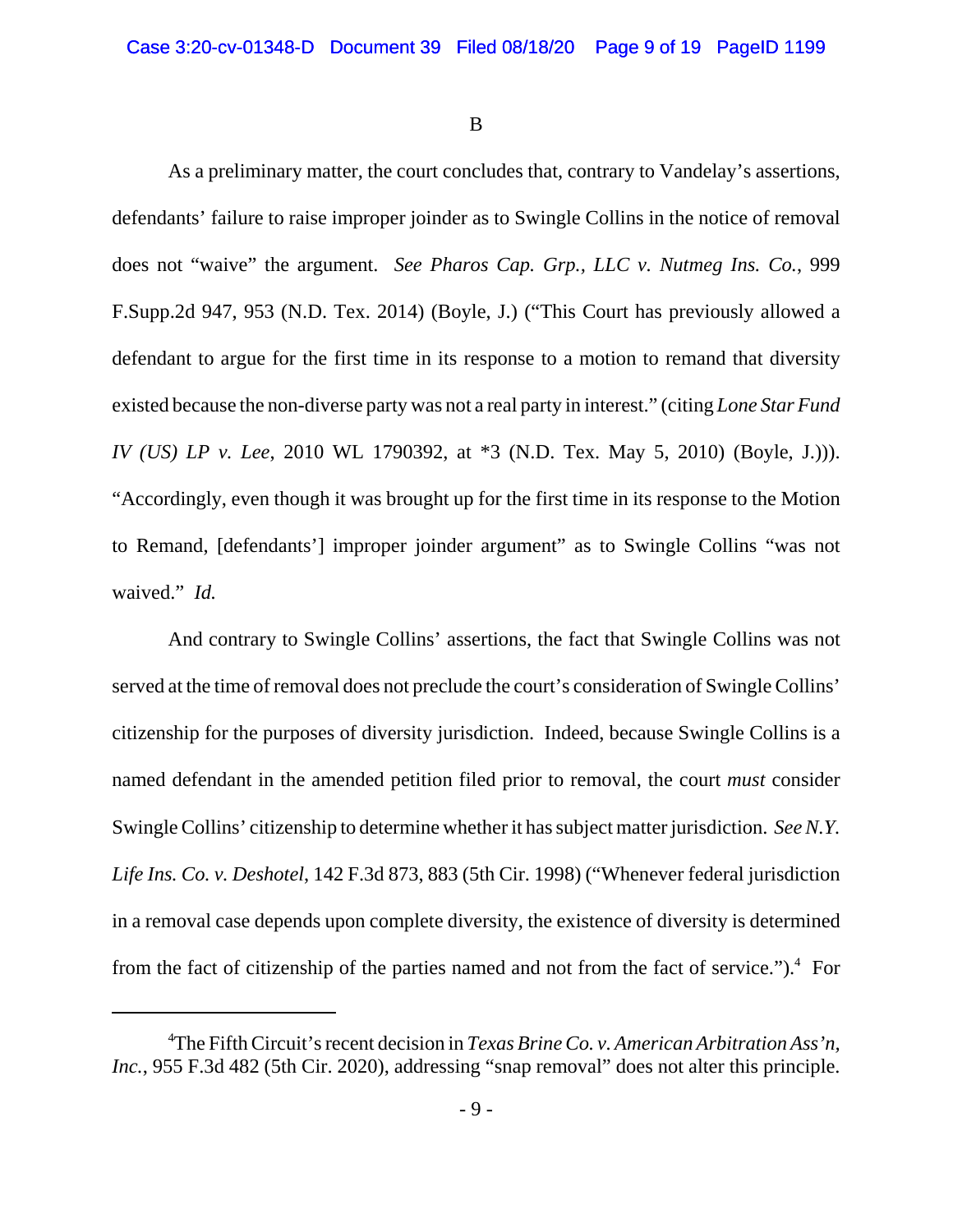these reasons, the court must consider the citizenship of both Swingle Collins and Cass and the propriety of their joinder to determine whether this case is removable based on the court's diversity jurisdiction.

IV

The court considers first whether Vandelay could possibly recover on its negligent misrepresentation claim in state court.

A

Under Texas law, a claim for negligent misrepresentation consists of four elements: (1) the defendant made a representation in the course of his business, or in a transaction in which he has a pecuniary interest; (2) the defendant supplied false information for the guidance of others in their business; (3) the defendant did not exercise reasonable care or competence in obtaining or communicating the information; and (4) the plaintiff suffered

<sup>&</sup>quot;Snap removal," i.e., "removal prior to service on all defendants," of an "*otherwise removable case*" is permissible "even when a named defendant who has yet to be 'properly joined and served' is a citizen of the forum state." *Id.* at 485, 487 (emphasis added). But "snap removal deals with whether [the *procedural* forum-defendant rule] applies when a forum defendant is unserved—not whether there is diversity of citizenship for jurisdictional purposes." *Bingabing v. Estate of Warren*, 2020 WL 3639662, at \*2 (N.D. Tex. July 6, 2020) (Boyle, J.). Indeed, "the very issue of snap removal presupposes that the citizenship of the unserved forum defendant matters for determining diversity," *id.*, because a case is not "otherwise removable" unless the court has subject matter jurisdiction over the parties' dispute, *see Texas Brine Co.*, 955 F.3d at 485 (noting that "the district court had subjectmatter jurisdiction because each defendant was diverse from the plaintiff," and that for this reason, the "snap removal" of the "otherwise removable case" was proper). Here, the parties are not completely diverse and "snap removal" is therefore inapposite. Remand is required if any *named defendant* in the petition is a properly-joined party who is a citizen of the same state as the plaintiff, irrespective of the time of service.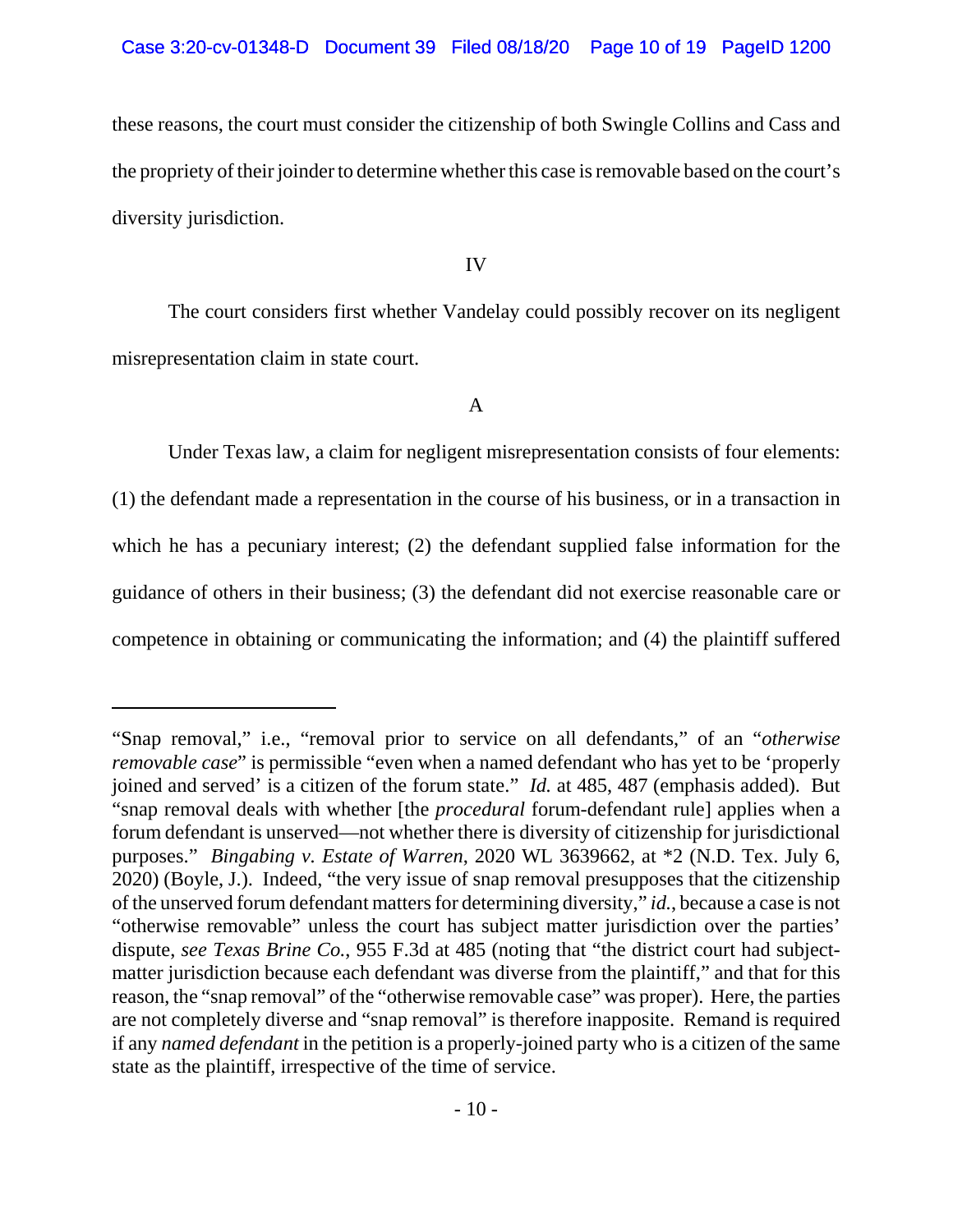Case 3:20-cv-01348-D Document 39 Filed 08/18/20 Page 11 of 19 PageID 1201

pecuniary loss by justifiably relying on the representation. *TIB–The Indep. BankersBank v.*

*Canyon Cmty. Bank*, 2014 WL 145284, at \*5 (N.D. Tex. Jan. 15, 2014) (Fitzwater, C.J.)

(citing *Hurd v. BAC Home Loans Servicing, LP*, 880 F.Supp.2d 747, 762 (N.D. Tex. 2012)

(Lynn, J.)).

In support of its alternative negligent misrepresentation claim, Vandelay alleges:

Swingle represented that business interruption insurance would kick in in the event its restaurants were ever closed due to a wide-spread virus or another pandemic such as the COVID-19 [pandemic]. Swingle negligently misrepresented the Policy coverages to Vandelay. Swingle had a pecuniary interest in Vandelay purchasing the Policy coverages. Swingle provided the false information of the guidance of Vandelay in its business decisions, and Swingle did not exercise reasonable care or competence in obtaining or communicating the information to Vandelay. . . . Vandelay has suffered pecuniary loss by justifiably relying upon the representations and omissions of Swingle.

Am. Pet.  $\P$  90-91. And in its response to Swingle Collins' Rule 12(b)(6) motion to dismiss,

Vandelay asserts that it "suffered pecuniary loss because of its justifiable reliance (via the

*amount of coverage* it should have been entitled to, and [Vandelay's] factual allegation that

it actually purchased the policy with the promised coverages)." P. Resp. 9 (emphasis added).

B

The court concludes that Vandelay has failed to state a negligent misrepresentation

claim because the damages it seeks are not available under this claim as a matter of law.

"Texas courts have held that benefit of the bargain damages are not recoverable in a claim for negligent misrepresentation." *Coghlan v. Wellcraft Marine Corp.*, 240 F.3d 449,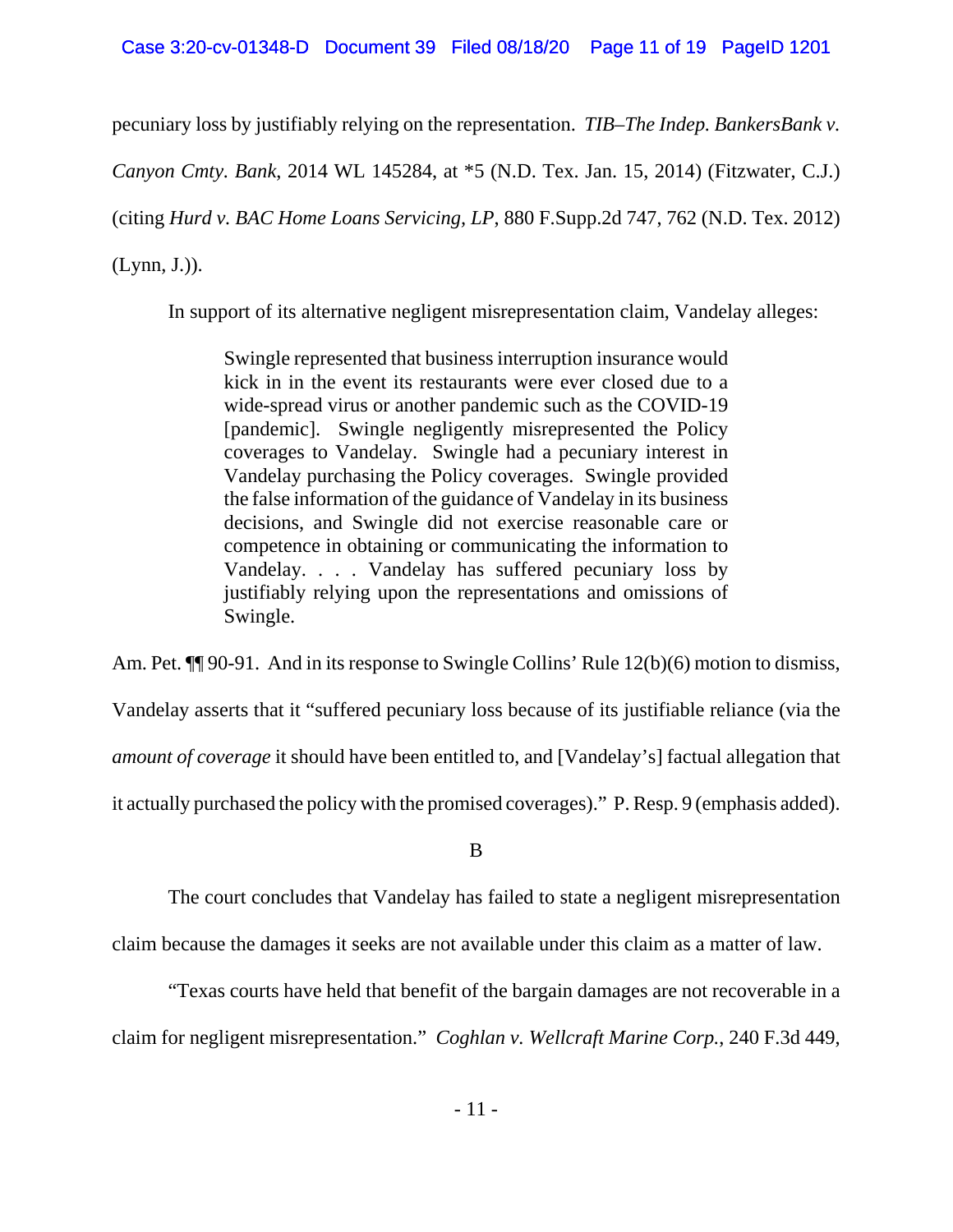454 (5th Cir. 2001) (citing *D.S.A., Inc. v. Hillsboro Indep. Sch. Dist.*, 973 S.W.2d 662, 663 (Tex. 1998)). "In Texas negligent misrepresentation actions the plaintiff can recover only the amount necessary to compensate for direct pecuniary loss." *Id.* (citing *Metro. Life Ins. Co. v. Haney*, 987 S.W.2d 236, 246 (Tex. App. 1999, pet. denied)). The damages recoverable are only those resulting from the plaintiff's justifiable reliance on the misrepresentation, i.e., "reliance damages." "Reliance damages . . . reimburse one for expenditures made towards the execution of the contract in order to restore the status quo before the contract." *Mays v. Pierce*, 203 S.W.3d 564, 577 (Tex. App. 2006, pet. denied) (quoting *Hart v. Moore*, 952 S.W.2d 90, 97 (Tex. App. 1997, pet. denied)) (providing examples of damages recoverable for a negligent misrepresentation claim). They "are measured as the out-of-pocket expenditures made by one party in reliance on the actions of another party, not by the amount of lost profits and sales." *Sterling Chems., Inc. v. Texaco Inc.*, 259 S.W.3d 793, 798 (Tex. App. 2007, pet. denied) (emphasis omitted)). "The out-of-pocket measure compensates for actual injuries sustained through the plaintiff's parting with something of value; it does not compensate for 'loss of profits, a bid not made, and a profit never realized, in a hypothetical bargain never struck.'" *Haney*, 987 S.W.2d at 246.

Here, Vandelay seeks to recover "the amount of coverage" it allegedly should have received under the Policy. P. Resp. 9. The damages Vandelay seeks cannot be classified as "reliance damages" because they are not a measure of "out-of-pocket" expenditures "made towards the execution of the contract in order to restore the status quo before the contract."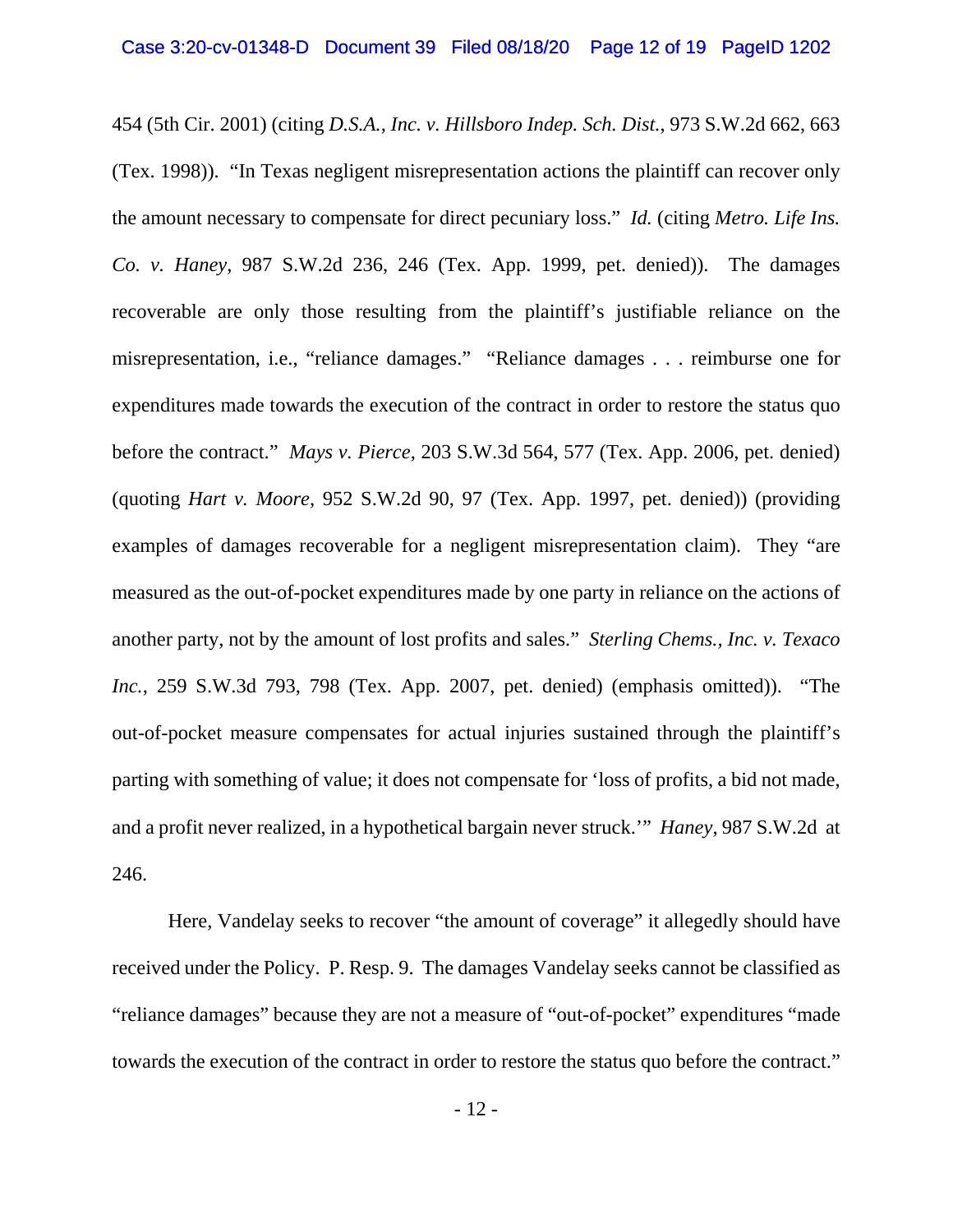*Mays*, 203 S.W.3d at 577. Coverage measures Vandelay's "benefit-of-the bargain" damages, not anything paid "out-of-pocket" in reliance on Swingle Collins' alleged misrepresentations. To the extent Vandelay seeks to recoup damages that *are* recoverable (i.e., out-of-pocket expenses), it has failed to "at least attempt to differentiate the damages sought," which is required "at the pleading stage" for a negligent misrepresentation claim. *Bates Energy Oil & Gas v. Complete Oilfield Servs.*, 361 F.Supp.3d 633, 654 (W.D. Tex. 2019) (citing *AT&T Corp. v. Park I-10 Motors*, 2015 WL 150254 (W.D. Tex. Jan. 15, 2015)). Because Vandelay seeks damages that are not recoverable under a negligent misrepresentation claim as a matter of law, the court concludes that Vandelay has failed to plead a plausible negligent misrepresentation claim, and there is therefore no reasonable basis on which the court can conclude that Vandelay could recover on this claim as pleaded in state court.<sup>5</sup> See Steidl v. *BSI Fin. Servs*, 2013 WL 1290132, at \*10 (S.D. Tex. Mar. 26, 2013) ("[P]laintiffs' negligent misrepresentation claims are subject to dismissal because plaintiffs have failed to allege facts capable of establishing that they suffered out-of-pocket as opposed to benefit-of-the-bargain damages.").

<sup>&</sup>lt;sup>5</sup>Because the court concludes that Vandelay has failed to state a claim for negligent misrepresentation, it need not address the parties' arguments regarding application of the economic loss rule.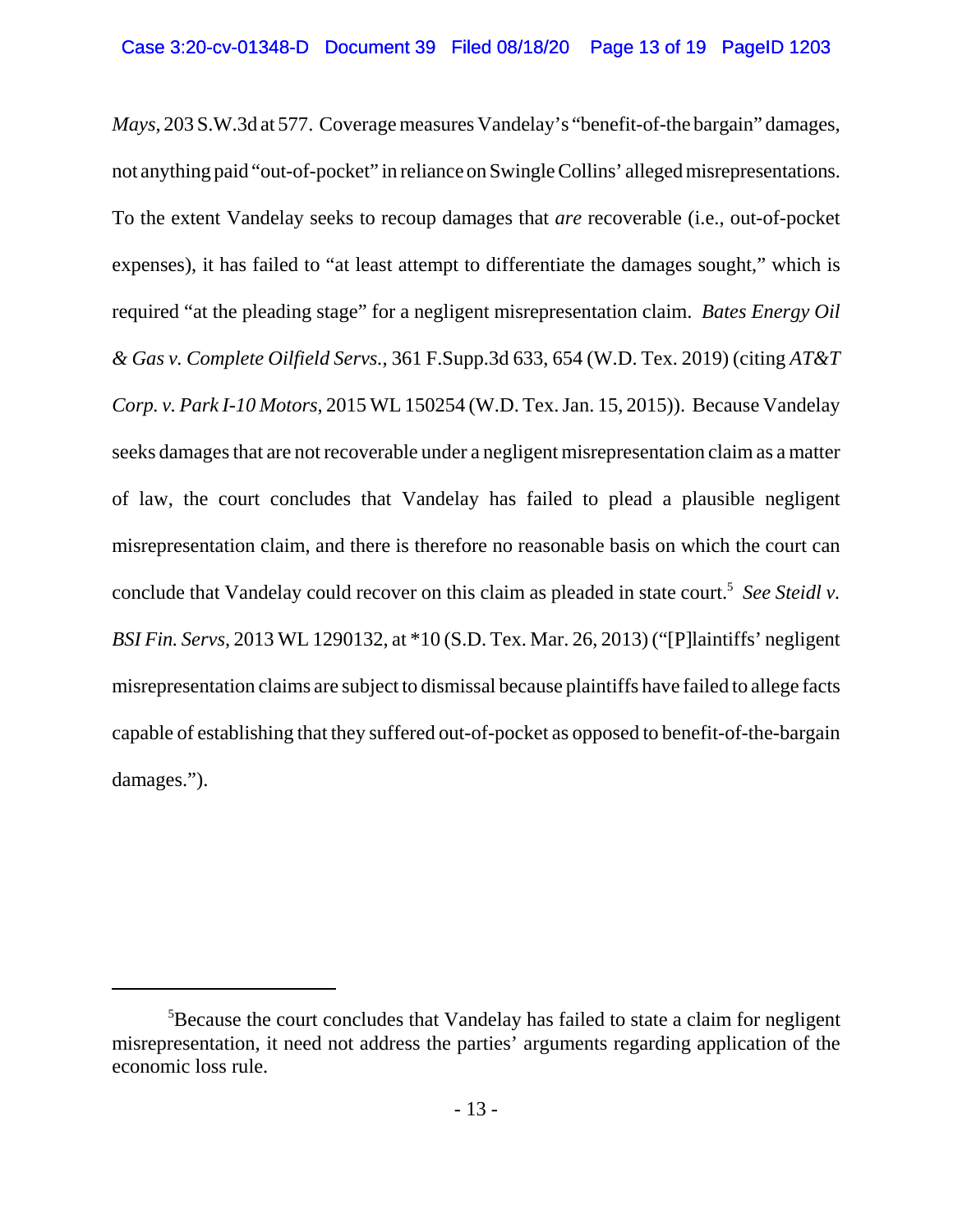# V

The court considers next whether Vandelay has pleaded a plausible declaratory judgment claim<sup>6</sup> as to Swingle Collins or Cass.

### A

A declaratory judgment, however, is appropriate only if (1) a justiciable controversy exists as to the rights and status of the parties; and (2) the controversy will be resolved by the declaration sought. A justiciable controversy is one in which a real and substantial controversy exists involving a genuine conflict of tangible interest and not merely a theoretical dispute.

*Miller v. Giesecke & Devrient Am., Inc.*, 2007 WL 518557, at \*4 (N.D. Tex. Feb. 20, 2007) (Fitzwater, J.) (quoting *Tex. Dep't of Pub. Safety v. Moore*, 985 S.W.2d 149, 153 (Tex. App. 1998, no pet.)); *see id.* at \*5 (holding there was no improper joinder where party "ha[d] not shown that there is no reasonable basis for this court to predict that [plaintiff] might be able to obtain a [declaratory] judgment."). In other words, "[w]hat is necessary is that there be a justiciable controversy as to the rights and status of the parties—a real and substantial controversy involving genuine conflict of tangible interests and not merely a theoretical dispute—and the controversy will be resolved by the declaration sought." *Id.* at \*4.

<sup>&</sup>lt;sup>6</sup>Generally, "[w]hen a declaratory judgment action filed in state court is removed to federal court, that action is in effect converted into one brought under the federal Declaratory Judgment Act." *Ondova Ltd. v. Manila Indus., Inc.*, 513 F.Supp.2d 762, 775 n.12 (N.D. Tex. 2007) (Fitzwater, J.). But "where the question is improper joinder, the Court asks whether there is a reasonable basis for predicting that *state law* might impose liability against any non-diverse defendants. *Marsh v. Wells Fargo Bank, N.A.*, 760 F.Supp.2d 701, 709 n.4 (N.D. Tex. 2011) (Lynn, J.) (citation omitted). "Thus, here the Court must analyze the claim under the Texas Declaratory Judgment Act." *Id.* (citing *Ondova*, 513 F.Supp.2d at 775 n.12).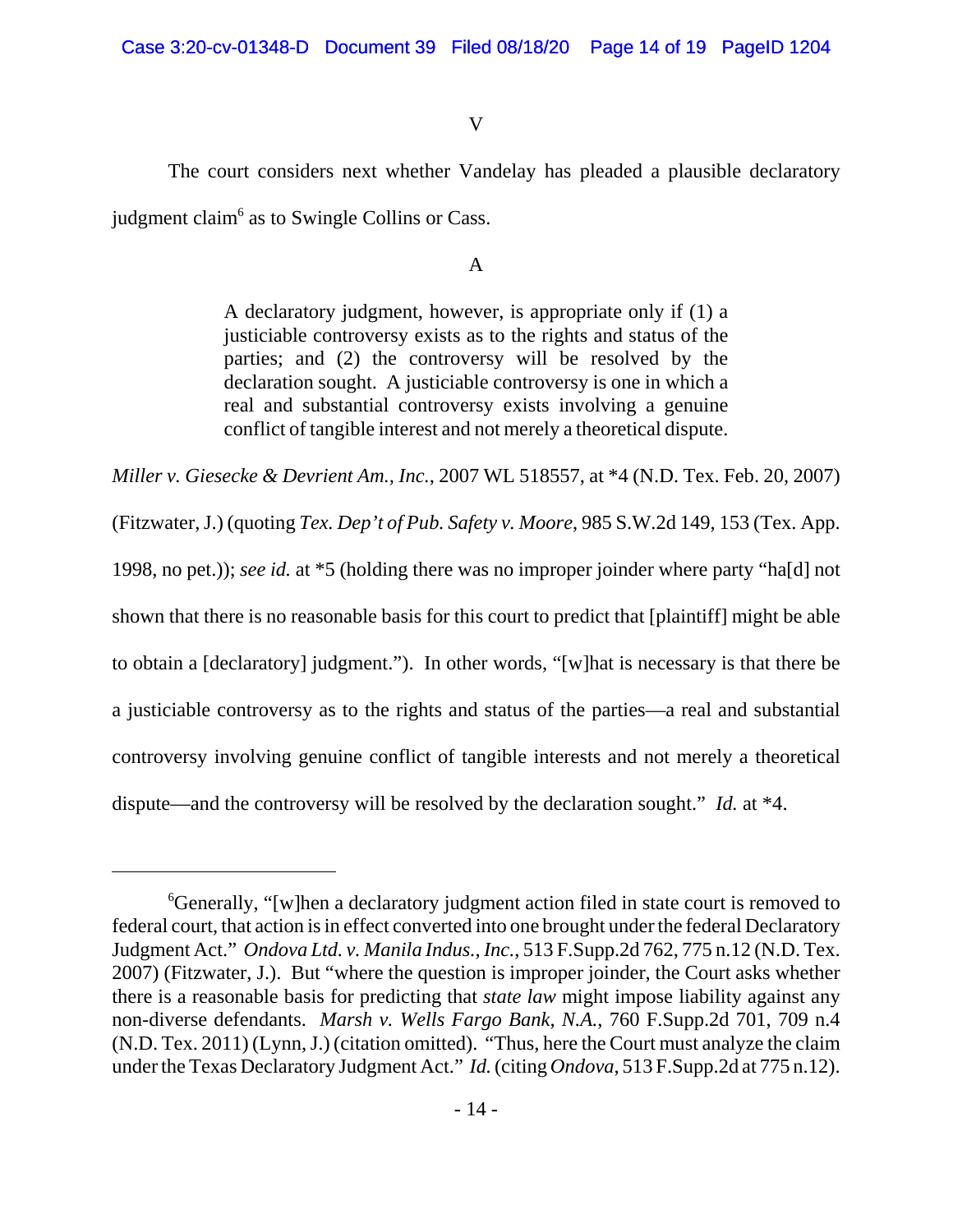### Case 3:20-cv-01348-D Document 39 Filed 08/18/20 Page 15 of 19 PageID 1205

Nevertheless, "[b]ecause the purpose of a declaratory judgment is remedial and determines the parties' rights[,] . . . duplicative relief . . . may [not] be sought in a declaratory judgment." *RayMax Mgmt., L.P. v. Am. Tower Corp.*, 2016 WL 4248041, at \*4 (Tex. App. 2016, pet. denied) (mem. op.) (holding that declaratory relief was "unavailable . . . as a matter of law," in part because "the relief sought in the declaratory-judgment claim [was] duplicative of the trespass claim"). In other words, under Texas law, a "trial court err[s] by granting . . . declaratory relief" where the declarations sought "duplicate[] the issues already before the trial court[.]" *City of Justin v. Rimrock Enters., Inc.*, 466 S.W.3d 269, 289 (Tex. App. 2015, pet. denied).

#### B

### 1

Vandelay seeks declarations that (1) the Policy is an all-risk commercial property insurance Policy and that it provides coverage for business income losses and extra expenses; (2) that the forced closures of the insured restaurants' premises is a prohibition of access to their premises and covered as defined in the Policy; (3) that Vandelay sustained "direct loss to property" because of COVID-19 and the related state and local orders; and (4) that the lost business income it sustained and continues to sustain is due to the necessary suspension of their operations. *See* Am. Pet. ¶¶ 54-57. But each of the declarations sought will be "resolved in the context of [Vandelay's] breach of contract action[][.]" *Xtria LLC v. Tracking Sys., Inc.*, 2007 WL 1791252, at \*3 (N.D. Tex. June 21, 2007) (Fitzwater, J.).

In fact, the declarations that Vandelay seeks track Vandelay's anticipatory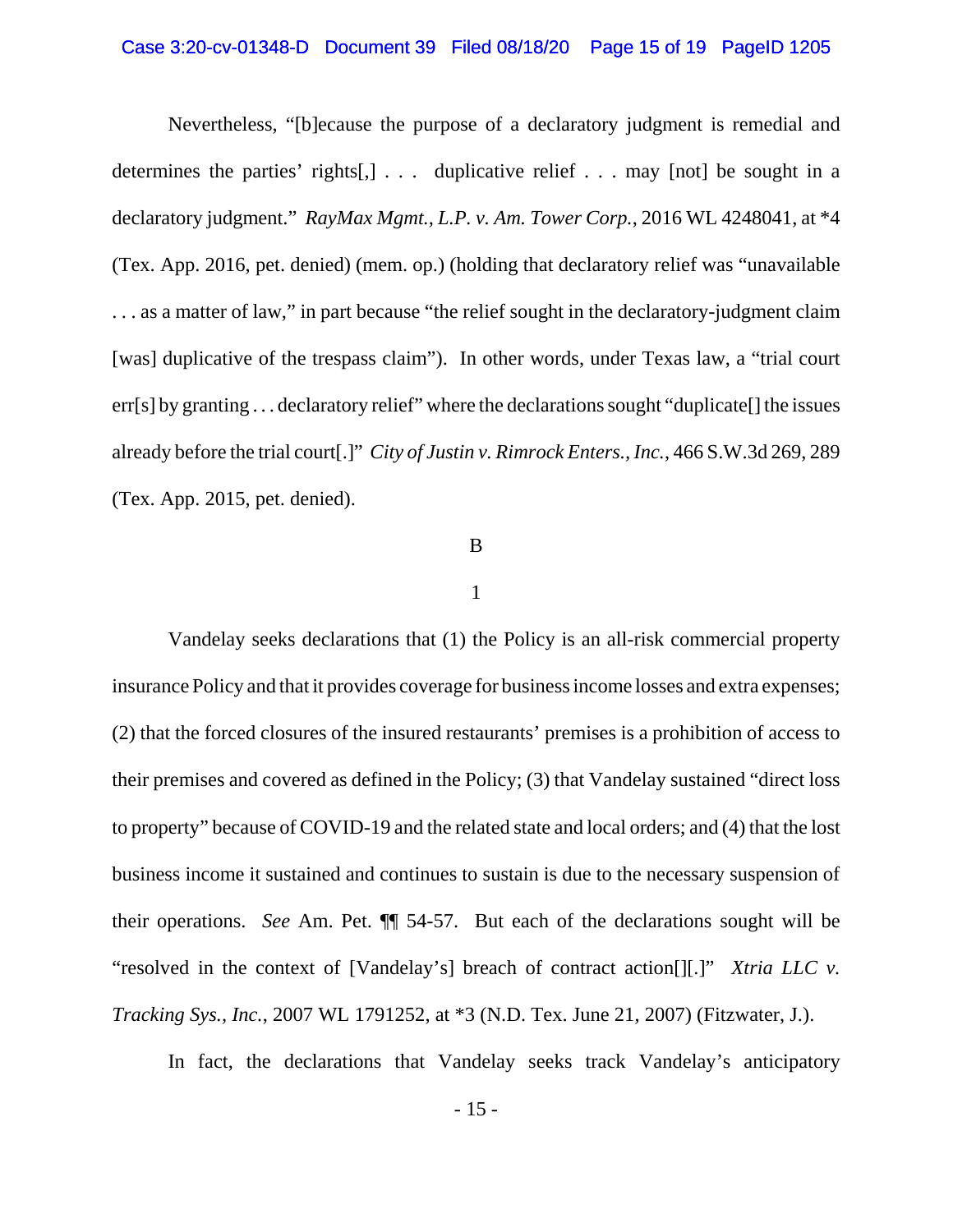breach/repudiation claim:

Vandelay and Cincinnati have a valid agreement. Plaintiff has an all-risk commercial property insurance Policy No. ECP0495629 issued by Defendant Cincinnati. . . . The Policy provides for coverage for losses to business income and for extra expenses. The Policy provides that . . . Cincinnati will pay for the actual loss of business income due to the necessary suspension of operations. The Policy also provides that . . . Cincinnati will pay for any necessary expenses that Plaintiff incurs that it would not have occurred had there been no loss of the insured property. Plaintiff's all-risk commercial insurance Policy provides for coverage for suspension of business operations due to closures caused by the action of civil authorities.

Am . Pet.  $\P$  61, 63-66. In other words, "the declaratory relief sought would add nothing to the action in that the request mirrors [Vandelay's] claims and duplicates [its] own claim for breach of contract." *Columbia Mut. Ins. Co. v. Trewitt-Reed Funeral Home, Inc.*, 2016 WL 524597, at \*2 (N.D. Tex. Feb. 5, 2016) (McBryde, J.) (collecting cases). Because the court's adjudication of the breach of contract claim will necessarily determine whether there is coverage and thereby determine all parties' rights with respect to the Policy and any claims arising out of its formation, the declaratory judgment claims are duplicative and therefore "unavailable as a matter of law." *RayMax Mgmt.*, 2016 WL 4248041, at \*4.

2

Moreover, even if the court assumes *arguendo* that the declaratory judgment and contract claims are not duplicative, the court would nevertheless conclude that the declaratory judgment claims do not render Swingle Collins and Cass proper parties. The only basis for which Vandelay asserts that Swingle Collins and Cass are "proper parties to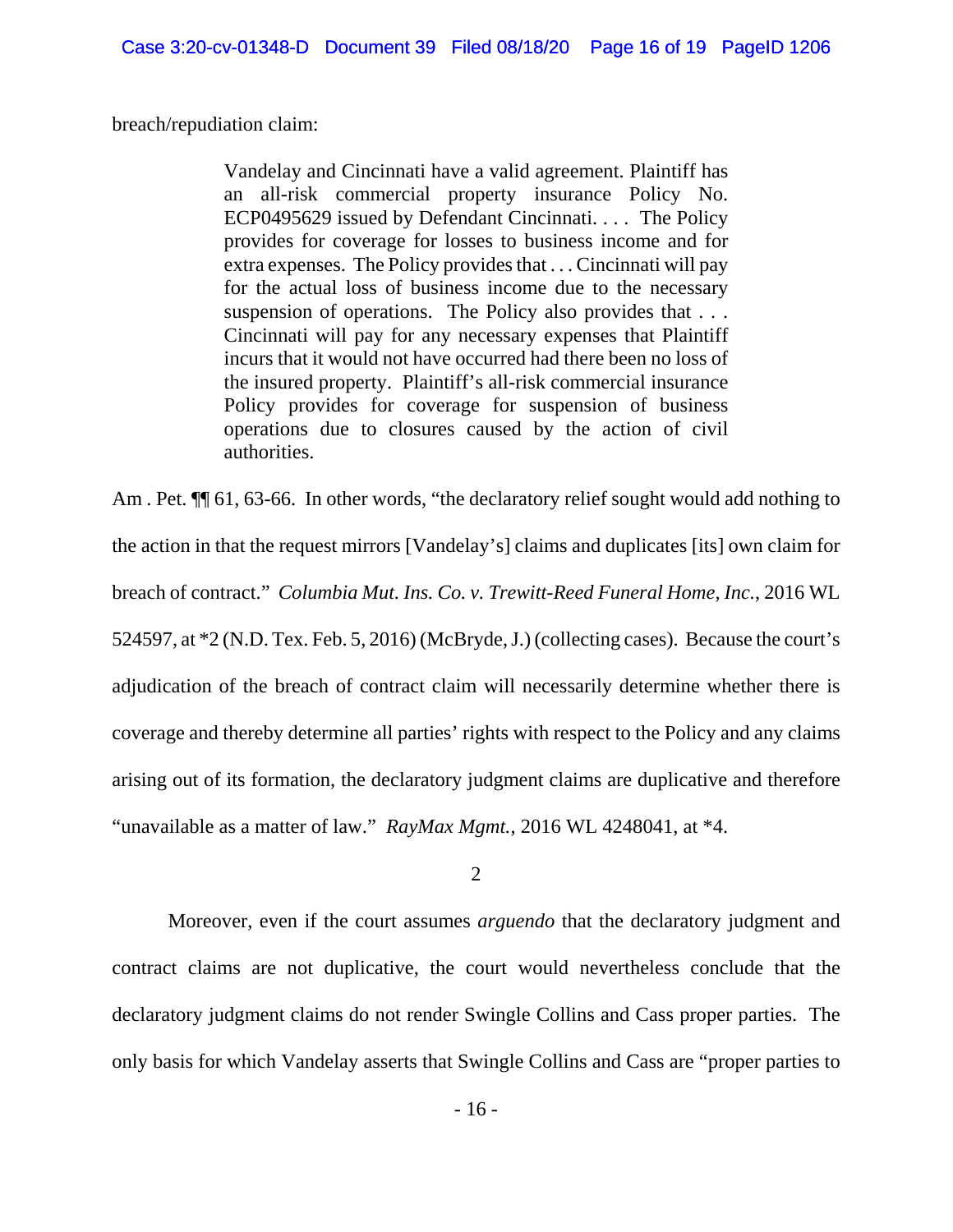### Case 3:20-cv-01348-D Document 39 Filed 08/18/20 Page 17 of 19 PageID 1207

this declaratory judgment action" is that they "could be impacted by a determination that the Policy sold to [Vandelay] does not in fact provide the coverages that [Vandelay] sought and believed it acquired." Am. Pet.  $\sqrt{ }$  53 n.2. But the fact "[t] hat the declarations, if granted, might incidentally affect [Swingle Collins and Cass] is not relevant for diversity jurisdiction." *Marsh v. Wells Fargo Bank, N.A.*, 760 F.Supp.2d 701, 710 (N.D. Tex. 2011) (Lynn, J.) (citing *Cook v. Wells Fargo Bank, N.A.*, 2010 WL 2772445, at \*4 (N.D. Tex. July 12, 2010) (Fitzwater, C.J.)).

This is particularly the case as to Cass, against whom Vandelay has not even suggested any wrongdoing "for which [he] could be held liable in a Texas court." *Pesch v. First City Bank of Dall.*, 637 F. Supp. 1530, 1538 (N.D. Tex. 1986) (Fitzwater, J.). Cass's presence, essentially as a nominal defendant against whom no cause of action has been asserted, cannot defeat diversity jurisdiction. *See, e.g., Titan Aviation, LLC v. Key Equip. Fin., Inc.*, 2006 WL 3040923, at \*2 (N.D. Tex. Oct. 26, 2006) (Fitzwater, J.) (disregarding a party's citizenship where the declaratory judgment "involve[d]" the party but against whom plaintiff had not pleaded a cause of action and whose conduct did not form the underlying conduct that would give rise to declaratory relief). In other words, if declaratory relief were to be "granted in this case against [Cass], it will be because of the underlying []conduct of [Cincinnati] and based on a cause of action asserted against [it]," not Cass. *Id.* at \*3.

Thus whether because the declaratory judgment claim is duplicative and fails as a matter of law, or because the declarations sought only incidentally impact Swingle Collins and Cass, the court concludes that defendants have met their burden of demonstrating that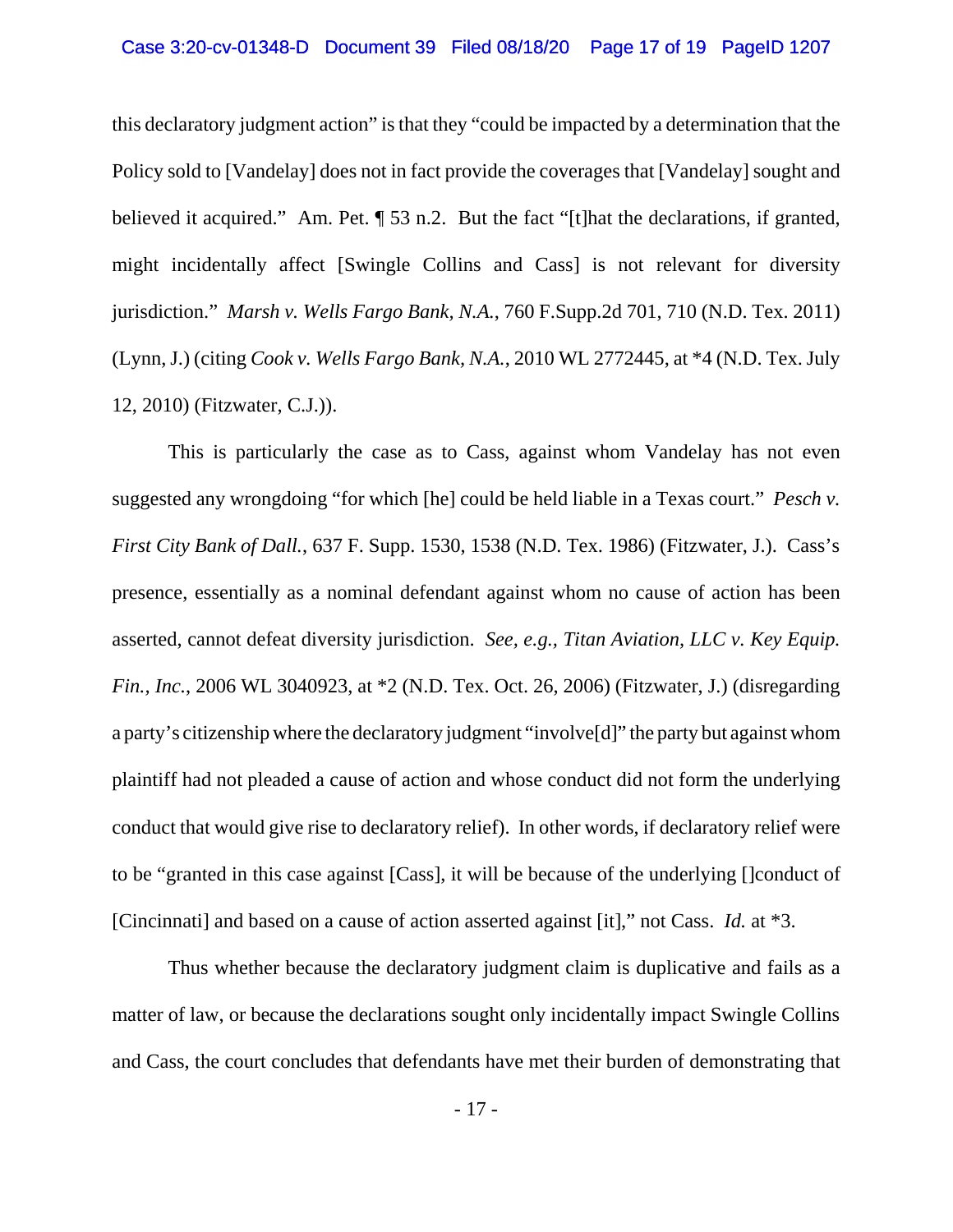### Case 3:20-cv-01348-D Document 39 Filed 08/18/20 Page 18 of 19 PageID 1208

there is no reasonable basis for predicting that Vandelay might be entitled to a declaratory judgment in state court.

### VI

Cincinnati's June 2, 2020 motion to dismiss is still pending and will be decided in due course. Cincinnati's July 24, 2020 motion to extend time to file a reply to plaintiff's opposition to Cincinnati's motion to dismiss is granted, and Cincinnati's reply filed on July 24, 2020 will be considered by the court.

The following motions are granted to the extent that the court has or will consider the responses on file and are otherwise denied without prejudice as moot: Vandelay's June 15, 2020 motion to extend time to respond to defendants' motions to dismiss, and Vandelay's June 19, 2020 unopposed motion to extend time for plaintiff to respond to defendants' motions to dismiss.

\* \* \*

Having concluded that there is no reasonable basis for recovery against Swingle Collins and Cass, the court denies Vandelay's motion to remand. And because Vandelay has failed to state a plausible claim upon which relief may be granted as to Swingle Collins, the